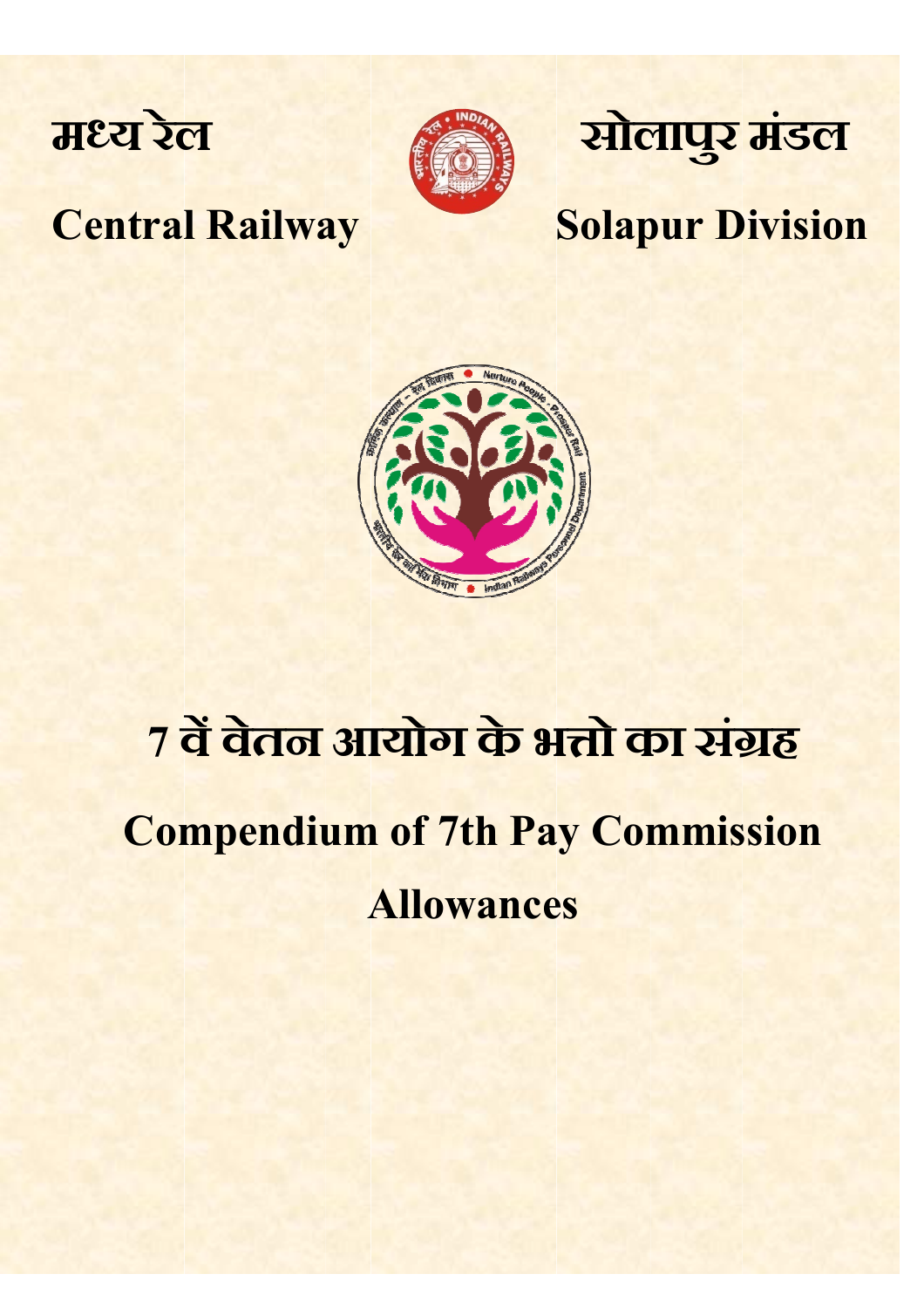## सारांश **Summary**

| Sr<br><b>No</b> | Name of the<br>Allowance                         | Rates prior to 7 <sup>th</sup> CPC                     | <b>New Rates as per MoF Resolution</b><br>dated 06.07.2017 | RBE No. &<br>date |
|-----------------|--------------------------------------------------|--------------------------------------------------------|------------------------------------------------------------|-------------------|
| $\overline{1}$  | विशेष रनिंग                                      | ₹1000/- + डी ए प्रतिमाह.                               | ₹2250/- प्रतिमाह). (लोको पायलट                             | 85/2017           |
|                 | स्टाफ भत्ता (                                    | (लोको पायलट                                            | (मेल/एक्सप्रेस)                                            | dated             |
|                 | अतिरिक्त भत्ता)                                  | (मेल/एक्सप्रेस)                                        | ₹1125/- प्रतिमाह . (लोको पायलट                             | 10.08.2017        |
|                 |                                                  | ₹500/- डी ए प्रतिमाह.                                  | पैसेंजर/मोटरमन                                             |                   |
|                 |                                                  | (लोको पायलट (पैसेंजर)                                  | <u>₹1125/- प्रतिमाह गार्ड -</u>                            |                   |
|                 |                                                  | <u> ₹500/- + डी ए प्रतिमाह.</u>                        | मेल/एक्सप्रेस                                              |                   |
|                 |                                                  |                                                        |                                                            |                   |
|                 |                                                  | (लोको पायलट (गुहइस)                                    | ₹750/- प्रतिमाह. लोको पायलट                                |                   |
|                 |                                                  |                                                        | ग्ड़स                                                      |                   |
|                 |                                                  |                                                        | ₹750/- प्रतिमाह  वरि.पैसेंजर  गार्ड                        |                   |
|                 | <b>Special Running</b><br><b>Staff Allowance</b> | ₹1000/- + DA per month to<br>Loco Pilot (Mail/Express) | ₹2250/- per month. to Loco Pilot<br><b>Mail/Express</b>    |                   |
|                 | (Additional                                      | ₹500/- + DA per month to                               | ₹1125/- per month. to Loco Pilot                           |                   |
|                 | Allowance)                                       | Loco Pilot (Passenger)                                 | Passenger / Motorman                                       |                   |
|                 |                                                  | ₹500/- + DA per month to<br><b>Loco Pilot Goods</b>    | ₹1125/- per month to Guard<br>Mail/Express                 |                   |
|                 |                                                  |                                                        | ₹750/- per month. To Loco Pilot                            |                   |
|                 |                                                  |                                                        | <b>Goods</b>                                               |                   |
|                 |                                                  |                                                        | ₹750/- per month. to Sr. Passenger<br>Guard                |                   |
| $\overline{2}$  | विशेष गाड़ी                                      | नया भत्ता                                              | ₹5000/- प्रतिमाह - सेक्शन नियंत्रक                         | 86/2017           |
|                 | नियंत्रक भत्ता                                   |                                                        | और मुख्य नियंत्रक                                          | dated             |
|                 | <b>Special Train</b>                             | <b>New Allowance</b>                                   | ₹5000/- per month to Section                               | 10.08.2017        |
|                 | Controllers'                                     |                                                        | <b>Controllers and Chief Controllers</b>                   |                   |
|                 | Allowance                                        |                                                        |                                                            |                   |
| 3               | <mark>ट्रैक अनुरक्षकों के</mark>                 | नया भत्ता                                              | ₹2700/- प्रतिमाह.) लेवल-8 और                               | 87/2017<br>dated  |
|                 | लिए जोखिम और                                     |                                                        | उसके नीचे के लिए                                           | 10.08.2017        |
|                 | कठिन कार्य भत्ता                                 |                                                        |                                                            |                   |
|                 | <b>Risk and Hardship</b>                         | <b>New Allowance</b>                                   | ₹2700/- per month. for Level-8 and                         |                   |
|                 | <b>Allowance for</b><br><b>Track</b>             |                                                        | below<br>₹3400/- for Level-9 and above                     |                   |
|                 | <b>Maintainers</b>                               |                                                        | <b>Granted to Track Maintainers-I, II,</b>                 |                   |
|                 |                                                  |                                                        | III and IV                                                 |                   |
|                 |                                                  |                                                        |                                                            |                   |
|                 |                                                  |                                                        |                                                            |                   |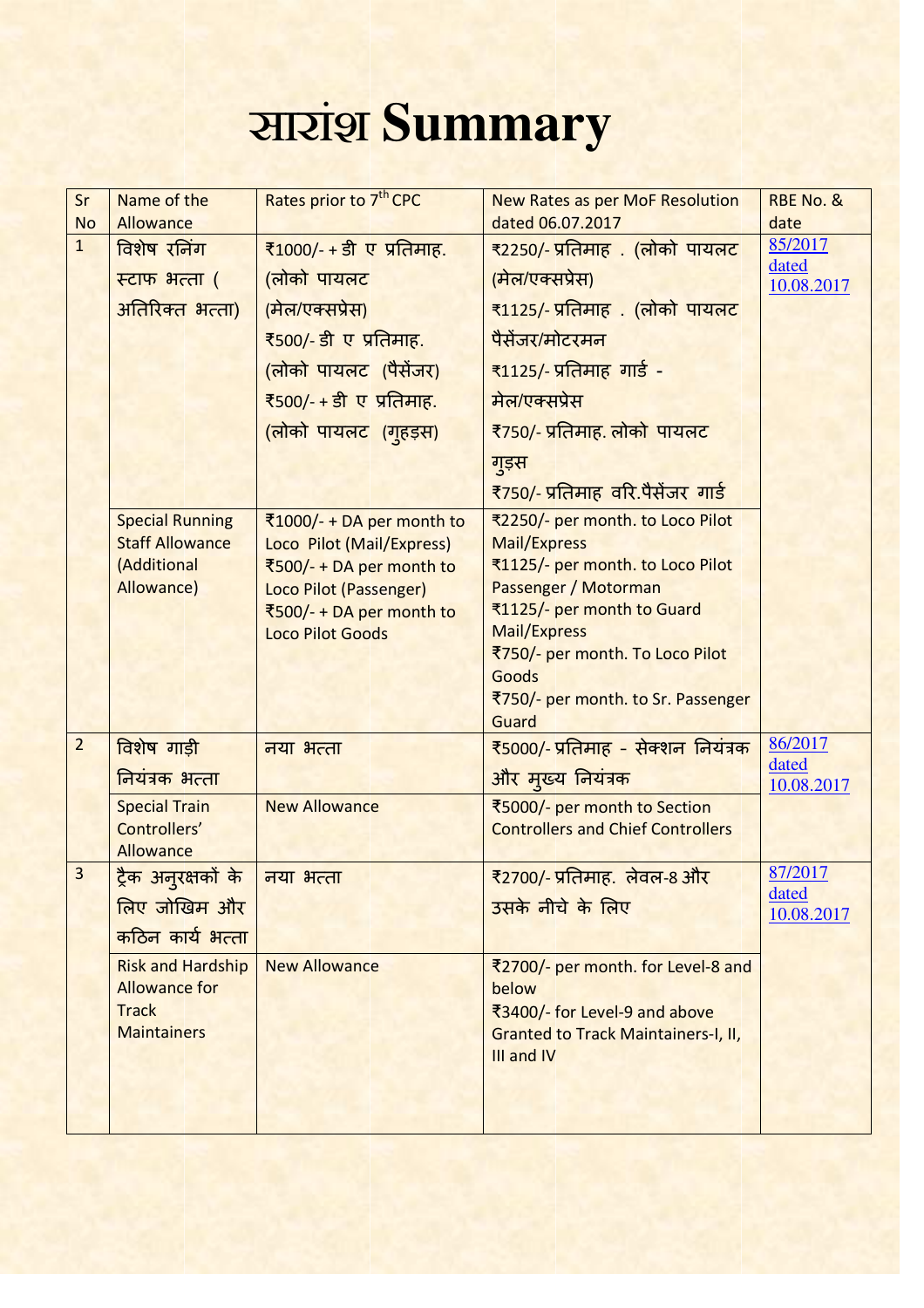| $\overline{4}$ | रेलवे बोर्ड एवं                                                                                | मूल वेतन के 10% बशर्तें                                  | मूल वेतन के 10% बशर्तें                                      | 181/2017            |
|----------------|------------------------------------------------------------------------------------------------|----------------------------------------------------------|--------------------------------------------------------------|---------------------|
|                | आरडीएसओ में                                                                                    | अधिकतम सीमा ₹4000/-                                      | अधिकतम सीमा ₹9000/-                                          | 182/2017            |
|                | तैनात                                                                                          |                                                          |                                                              |                     |
|                | अधिकारियों के                                                                                  |                                                          |                                                              |                     |
|                | लिए कालावधि                                                                                    |                                                          |                                                              |                     |
|                | भत्ता                                                                                          |                                                          |                                                              |                     |
|                | <b>Tenure</b><br><b>Allowance to</b><br>Officers posted in<br><b>Railway Board</b><br>and RDSO | 10% of Basic Pay subject to<br>a ceiling of ₹4000/-      | 10% of Basic Pay subject to a<br>ceiling of Rs. 9000/-       |                     |
| 5              | ब्रेक डाउन भत्ता                                                                               | ₹80/- प्रति माह हेल्पर ग्रेड                             | ₹270/- प्रति माह हेल्पर ग्रेड॥/हेल्पर                        | 106/2017            |
|                |                                                                                                | II/हेल्पर Gr. I /अन्य ग्रुप डी                           | Gr. I/अन्य ग्रुप डी सटाफ (लेवल-                              | dated<br>30.08.2017 |
|                |                                                                                                | सटाफ (जीपी)                                              | 1)                                                           |                     |
|                |                                                                                                | 1300,1400,1650,1800/ पीबी-                               | ₹405/- प्रति माह तकनीशियन ग्रेड                              |                     |
|                |                                                                                                | 1)                                                       | <u>III (लेवल -2)</u>                                         |                     |
|                |                                                                                                | ₹120/- प्रति माह                                         | ₹540/- प्रति माह तकनीशियन. ग्रेड                             |                     |
|                |                                                                                                | तकनीशियन ग्रेड ॥। (जीपी                                  | 11, तकनीशियन ग्रेड । और पर्यवेक्षक                           |                     |
|                |                                                                                                | 1900/- पीबी -1)                                          | (लेवल 4 और 5)                                                |                     |
|                |                                                                                                | ₹160/- प्रति माह                                         | ₹675/- प्रति माह वरि.तकनीशियन /                              |                     |
|                |                                                                                                | तकनीशियन. ग्रेड ॥,                                       | जूनियर इंजीनियर और उच्च वेतन                                 |                     |
|                |                                                                                                | तकनीशियन ग्रेड ।और                                       | मान में कर्मचारी (लेवल 6 और                                  |                     |
|                |                                                                                                | <u>पर्यवेक्षक (जीपी 2400,</u>                            | ऊपर के लिए)                                                  |                     |
|                |                                                                                                | 2800/- पीबी-1)                                           |                                                              |                     |
|                |                                                                                                | ₹200/- प्रति माह                                         |                                                              |                     |
|                |                                                                                                | वरि.तकनीशियन / जूनियर                                    |                                                              |                     |
|                |                                                                                                | इंजीनियर और उच्च वेतन                                    |                                                              |                     |
|                |                                                                                                | मान में कर्मचारी (जीपी                                   |                                                              |                     |
|                |                                                                                                | 4200 और ऊपर /पीबी-2)                                     |                                                              |                     |
|                | <b>Breakdown</b>                                                                               | ₹80/- per month to Helper                                | ₹270/- per month. to Helper Gr. II/                          |                     |
|                | Allowance                                                                                      | Gr. II/ Helper Gr. I / Other<br>staff Gr. 'D' staff (GP) | Helper Gr. I / Other staff Gr. 'D'<br>staff (Level 1)        |                     |
|                |                                                                                                | 1300,1400,1650,1800/PB-                                  | ₹405/- per month. To Technician                              |                     |
|                |                                                                                                | 1)                                                       | Gr. III (Level 2)                                            |                     |
|                |                                                                                                | ₹120/- per month. To                                     | ₹540/- per month. To Technicians                             |                     |
|                |                                                                                                | <b>Technician Gr. III (GP</b><br>$1900/- PB - 1)$        | Gr. II, Technicians Gr. I and<br>Supervisors (Level 4 and 5) |                     |
|                |                                                                                                | ₹160/- per month to                                      | ₹675/- per month. To Sr.                                     |                     |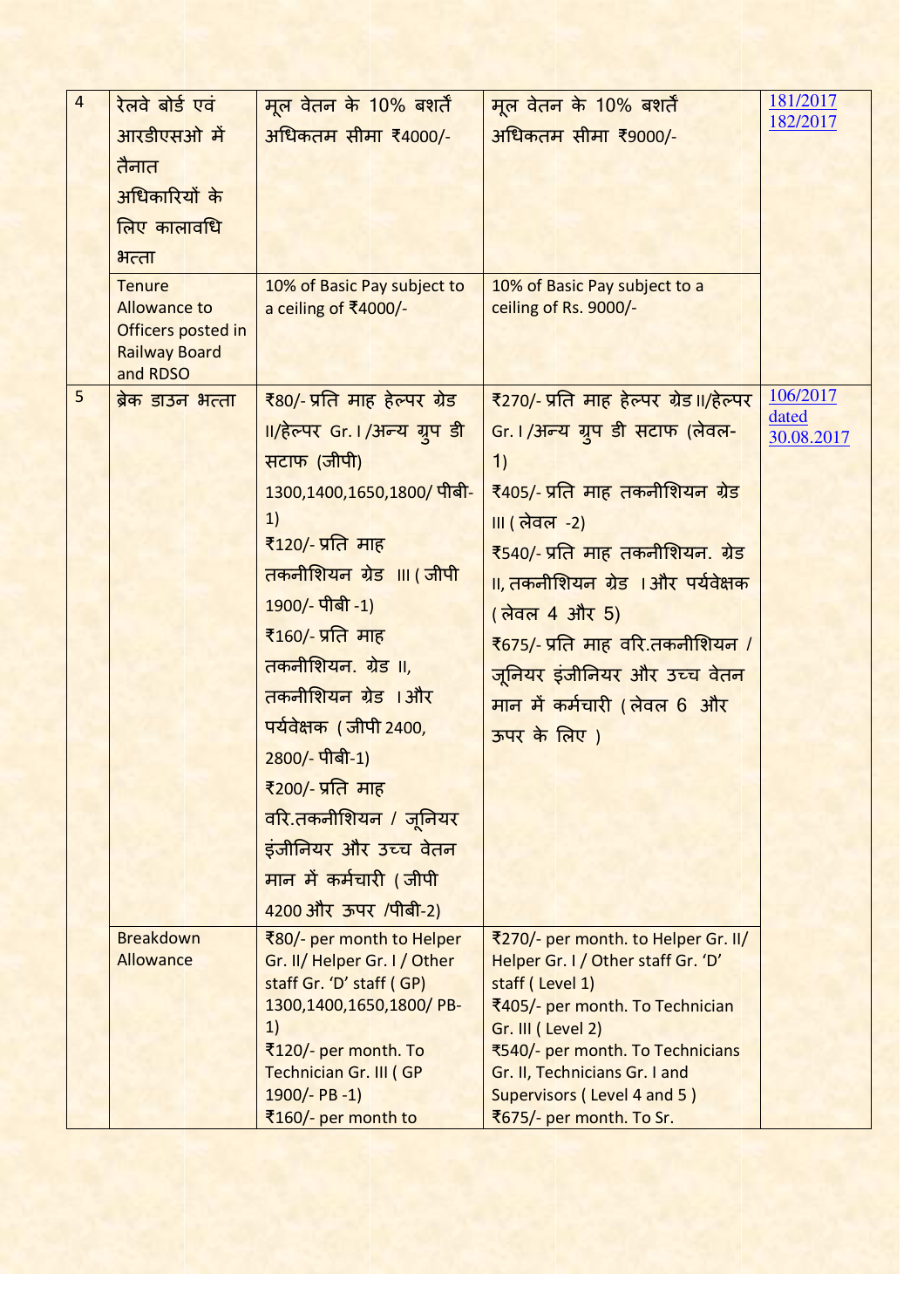|                |                                  | Technicians Gr. II,                                    | <b>Technicians / Junior Engineers and</b>                             |                     |
|----------------|----------------------------------|--------------------------------------------------------|-----------------------------------------------------------------------|---------------------|
|                |                                  | <b>Technicians Gr. I and</b>                           | staff in higher scales (Level 6 and                                   |                     |
|                |                                  | Supervisors (GP 2400,                                  | above)                                                                |                     |
|                |                                  | $2800/- PB-1)$                                         |                                                                       |                     |
|                |                                  | ₹200/- per month. to Sr.                               |                                                                       |                     |
|                |                                  | <b>Technicians / Junior</b>                            |                                                                       |                     |
|                |                                  | <b>Engineers and staff in higher</b>                   |                                                                       |                     |
|                |                                  | scales (GP 4200 & Above /<br>$PB-2)$                   |                                                                       |                     |
| $6\phantom{1}$ | राष्ट्रीय अवकाश                  | ₹170/- पे बैंड + जीपी 7260                             | ₹384/- प्रति दिन लेवल -1 और 2                                         | 108/2017            |
|                | भत्ता                            | तक के वेतन के लिए                                      | <u>₹477/- प्रति दिन लेवल -3से 5</u>                                   | dated               |
|                |                                  | ₹212/- पे बैंड + जीपी                                  |                                                                       | 30.08.2017          |
|                |                                  |                                                        | <u>₹630/- प्रति दिन लेवल 6 से 8</u>                                   |                     |
|                |                                  | =7260 -9700 तक के                                      | (अराजपत्रित कर्मचारियों तक                                            |                     |
|                |                                  | वेतन के लिए                                            | सीमित)                                                                |                     |
|                |                                  | ₹280 पे बैंड + जीपी =9701                              |                                                                       |                     |
|                |                                  | और ऊपर के लिए                                          |                                                                       |                     |
|                | <b>National Holiday</b>          | ₹170/- for pay in Pay Band +                           | ₹384/- per day to Level-1 and 2                                       |                     |
|                | <b>Allowance</b>                 | GP up to 7260                                          | ₹477/- per day to Level -3 to 5                                       |                     |
|                |                                  | ₹212/- for pay in pay Band +                           | ₹630/- per day o Level-6 to 8 (                                       |                     |
|                |                                  | $GP = 7261 - 9700$                                     | limited to non-gazetted staff)                                        |                     |
|                |                                  | ₹280/- for pay in pay Band +<br>$GP = 9701$ and above. |                                                                       |                     |
| $\overline{7}$ | फ्लैग स्टेशन                     | ₹120/- प्रति माह                                       | <u>रद्द किया गया। पात्र कर्मचारी</u>                                  | 121/2017            |
|                | भत्ता                            |                                                        | "अतिरिक्त कार्य भत्ता " के                                            | dated               |
|                |                                  |                                                        | अंतर्गत आने से मूल वेतन के 2%                                         | 05/09/2017          |
|                |                                  |                                                        |                                                                       |                     |
|                |                                  |                                                        | @ प्रति माह                                                           |                     |
|                | <b>Flag Station</b><br>Allowance | ₹120/- per month                                       | <b>ABOLISHED Eligible employees to</b><br>be governed by " Extra Work |                     |
|                |                                  |                                                        | Allowance " @ 2% of Basic Pay per                                     |                     |
|                |                                  |                                                        | month                                                                 |                     |
| 8              | पीसीओ भत्ता                      | जीपी 4600 में पात्र                                    | सेक्शन इंजीनियर और सी.सेक्शन                                          | 112/2017            |
|                |                                  | कर्मचारियों के लिए मूल                                 | इंजीनियर(पे मैट्रिक में लेवल-7 के                                     | dated<br>30.08.2017 |
|                |                                  | <u>वेतन के 7.5%</u>                                    | मूल वेतन का 6%                                                        |                     |
|                |                                  | जीपी 4200 तक पात्र                                     | गैर पर्यवेक्षी स्टाफ और जूनियर                                        |                     |
|                |                                  | कर्मचारियों के लिए मूल                                 | इंजीनियर(लेवल6 तक) मूल वेतन                                           |                     |
|                |                                  | <u>वेतन के 15%</u>                                     | के 12 %                                                               |                     |
|                |                                  |                                                        |                                                                       |                     |
|                | <b>PCO Allowance</b>             | 7.5% of Basic pay for eligible                         | 6% of basic pay for Section                                           |                     |
|                |                                  | staff in GP 4600.                                      | <b>Engineers and Sr. Section</b>                                      |                     |
|                |                                  | 15% of Basic pay for eligible                          | <b>Engineers (Level -7 in Pay Matrix)</b>                             |                     |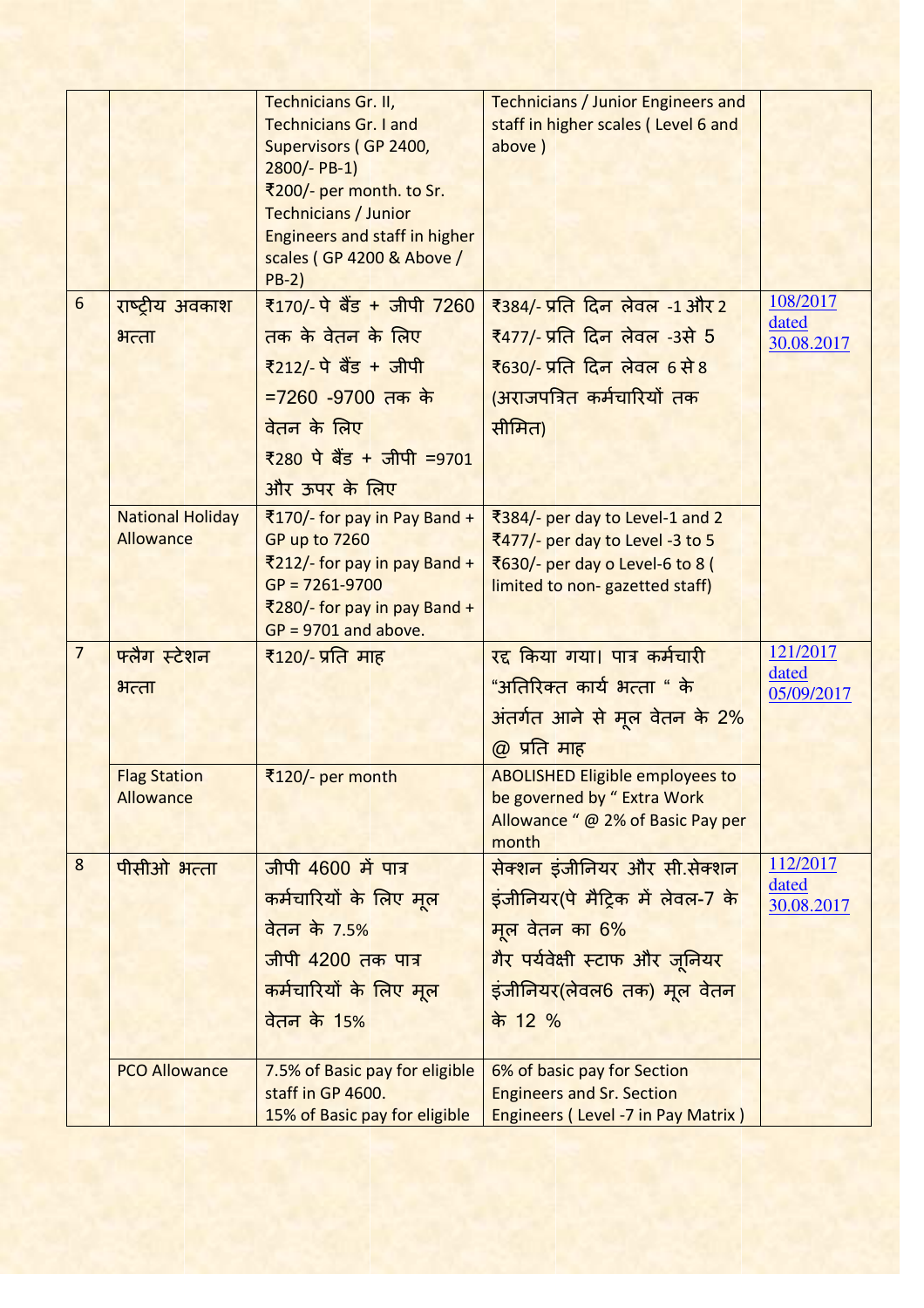|                |                                                 | staff up to GP 4200                 | 12% of Basic pay for Non                        |                     |
|----------------|-------------------------------------------------|-------------------------------------|-------------------------------------------------|---------------------|
|                |                                                 |                                     | <b>Supervisory staff and Jr. Engineers</b>      |                     |
|                |                                                 |                                     | (up to Level -6)                                |                     |
| $\overline{9}$ | मुख्य संरक्षा                                   | <u>पात्र कर्मचारियों के लिए मूल</u> | मूल वेतन का 6%                                  |                     |
|                | अधिकारी/संरक्षा                                 | वेतन के 7.5%                        |                                                 |                     |
|                | अधिकारी के लिए                                  |                                     |                                                 |                     |
|                | विशेष भत्ता                                     |                                     |                                                 |                     |
|                | <b>Special</b>                                  | 7.5% of Basic Pay for eligible      | 6% of Basic Pay                                 | 111/2017            |
|                | <b>Allowance to</b>                             | staff                               |                                                 | dated<br>30.08.2017 |
|                | <b>Chief Safety</b><br><b>Officers / Safety</b> |                                     |                                                 |                     |
|                | <b>Officers</b>                                 |                                     |                                                 |                     |
| 10             | <u>ट्रैक अनुरक्षकों के</u>                      | ₹450/- प्रति माह                    | ₹1000/- प्रति  माह  लेवल -8 तक                  |                     |
|                | लिए विशेष                                       |                                     | ₹1200/- प्रति माह. लेवल-9 और                    |                     |
|                | समपार भत्ता                                     |                                     | ऊपर के लिए किसी भी इंजीनियरी                    |                     |
|                |                                                 |                                     | फाटकों पर नामित ट्रिक अनुरक्षकों                |                     |
|                |                                                 |                                     | के लिए स्वीकृत                                  |                     |
|                | <b>Special LC Gate</b>                          | ₹450/- per month                    | ₹1000/- per month. up to Level -8               | 110/2017            |
|                | <b>Allowance to</b>                             |                                     | ₹1200/- per month. For level -9                 | dated<br>30.08.2017 |
|                | <b>Track</b><br><b>Maintainers</b>              |                                     | and above<br><b>Granted o Track Maintainers</b> |                     |
|                |                                                 |                                     | deployed for manning any of the                 |                     |
|                |                                                 |                                     | <b>Engineering Gates</b>                        |                     |
| 11             | कोल पायलट                                       | ₹45 पहली ट्रीप के लिए               | ₹102 पहली ट्रीप के लिए                          | 92/2017             |
|                | भत्ता                                           | ₹15 उस बाद प्रति ट्रीप के           | <del>₹34 उस</del> बाद प्रति ट्रीप के लिए        | dated<br>11.08.2017 |
|                |                                                 | लिए                                 |                                                 |                     |
|                | <b>Coal Pilot</b>                               | ₹45 for the First Trip              | ₹102/- for the First Trip                       |                     |
|                | Allowance                                       | ₹15 for every subsequent            | ₹34/- for every subsequent trip                 |                     |
| 12             | रेल अधिकारियों                                  | trip                                |                                                 | 103/2017            |
|                | के लिए टीए/डीए                                  |                                     |                                                 | dated               |
|                | TA/DA for                                       |                                     |                                                 | 24.08.2017          |
|                | <b>Railway Officers</b>                         |                                     |                                                 |                     |
| 13             | संतान शिक्षा                                    | सीईए @ ₹1500/- प्रति माह            | सीईए @ ₹2500/- प्रति माह होस्टेल                | 147/2017<br>dated   |
|                | भत्ता                                           | होस्टेल स्बसिडी @ ₹4500/-           | स्बसिडी @ ₹6750/-प्रति माह                      | 12.10.2017          |
|                |                                                 | प्रति माह                           |                                                 |                     |
|                | Children                                        | CEA @ ₹1500/- per month.            | CEA @ ₹2250/- per month.                        |                     |
|                | <b>Education</b>                                | Hostel Subsidy @ ₹4500/-            | Hostel Subsidy @ ₹6750/- per                    |                     |
|                | Allowance                                       | per month.                          | month.                                          |                     |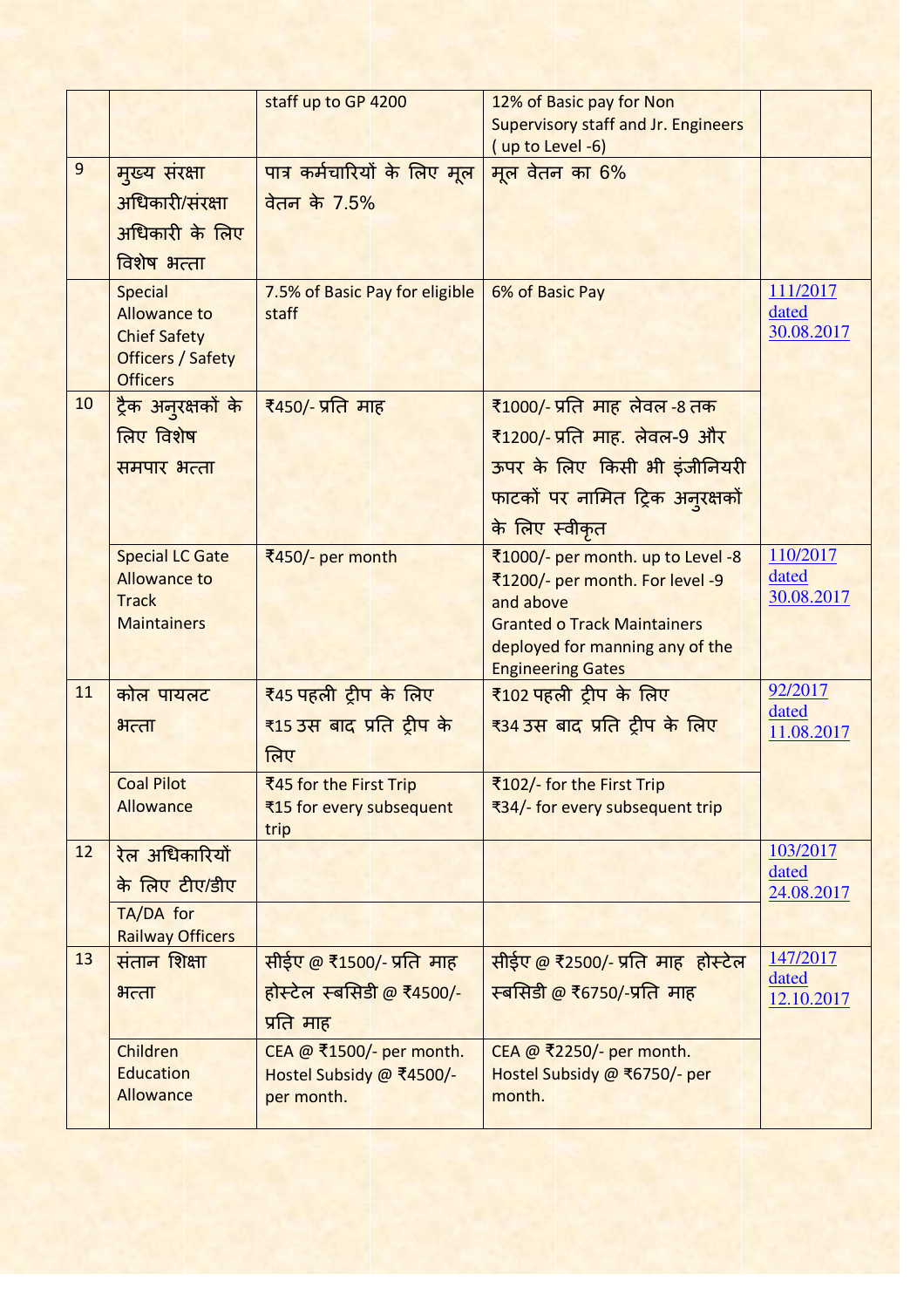| 14 | समयोपरी भत्ता          |                                                           |                                                                     | 175/2017            |
|----|------------------------|-----------------------------------------------------------|---------------------------------------------------------------------|---------------------|
|    | Overtime               |                                                           |                                                                     | dated<br>28.11.2017 |
|    | Allowance              |                                                           |                                                                     |                     |
| 15 |                        |                                                           |                                                                     | 101/2017            |
|    | लगातार अटेंडेंट        | <u>₹4500/- प्रति माह</u>                                  | ₹6750/- प्रति माह                                                   | dated               |
|    | भत्ता                  |                                                           |                                                                     | 22.08.2017          |
|    | <b>Constant</b>        | ₹4500/- per month                                         | ₹6750/- per month                                                   | <b>RBE 74 &amp;</b> |
|    | <b>Attendant</b>       |                                                           |                                                                     | 164/2017            |
|    | Allowance              |                                                           |                                                                     | dated<br>08.11.2017 |
| 16 | वाहन भत्ता             |                                                           |                                                                     | 89/2017             |
|    | Conveyance             |                                                           |                                                                     | dated               |
|    | Allowance              |                                                           |                                                                     | 10.08.2017          |
| 17 | यात्रा पर दैनिक        |                                                           |                                                                     | 84/2017             |
|    | भत्ता                  |                                                           |                                                                     | dated<br>10.08.2017 |
|    | <b>Daily Allowance</b> |                                                           |                                                                     |                     |
|    | on Tour                |                                                           |                                                                     |                     |
| 18 | फिक्स्ड मेडिकल         | ₹500/- प्रति माह                                          | ₹1000/- प्रति माह                                                   | 75/2017<br>dated    |
|    | भत्ता                  |                                                           |                                                                     | 28.07.2017          |
|    | (एफएमए)                |                                                           |                                                                     |                     |
|    | <b>Fixed Medical</b>   | ₹500/- per month                                          | 1000/- per month                                                    |                     |
|    | <b>Allowance (FMA)</b> |                                                           |                                                                     | 95/2017             |
| 19 | हार्ड एरिया भत्ता      | केंद्र सरकार के कर्मचारियों                               | निकोबार के दवीप समूह और                                             | dated               |
|    |                        | को उनकी निकोबार और                                        | मिनिकॉय                                                             | 16.08.2017          |
|    |                        | <mark>लक्षद्वीप समूह में तैनाति</mark>                    | लक्षदवीप समूह में तैनात                                             |                     |
|    |                        | पर मूल वेतन के 25% भता                                    | कर्मचारियों को मूल वेतन के 20%                                      |                     |
|    |                        | दिया जाता है।                                             | और लक्षदवीप समूह में तैनात                                          |                     |
|    |                        |                                                           | कर्मचारियों के लिए मूल वेतन के                                      |                     |
|    |                        |                                                           | 12%                                                                 |                     |
|    | <b>Hard Area</b>       | 25% of Basic Pay to Central                               | 20% of Basic pay to those posted in                                 |                     |
|    | <b>Allowance</b>       | Government employees on                                   | <b>Nicobar Group of Islands and</b>                                 |                     |
|    |                        | their posting to the Nicobar<br>and Lakshadweep groups of | Minicoy in Lakshadweep Islands<br>12% of Basic Pay for those posted |                     |
|    |                        | <b>Islands</b>                                            | in Lakshadweep Group of Islands                                     |                     |
|    | स्वास्थ्य एवं          | ₹600/-प्रति माह                                           | ₹1000/- प्रति माह लेवल 08 तक                                        | 159/2017            |
|    | मलेरिया भत्ता          |                                                           | ₹1200/- प्रति माह लेवल-9 और                                         | dated<br>27.10.2017 |
|    |                        |                                                           | उससे ऊपर के लिए                                                     |                     |
|    |                        |                                                           |                                                                     |                     |
|    |                        |                                                           |                                                                     |                     |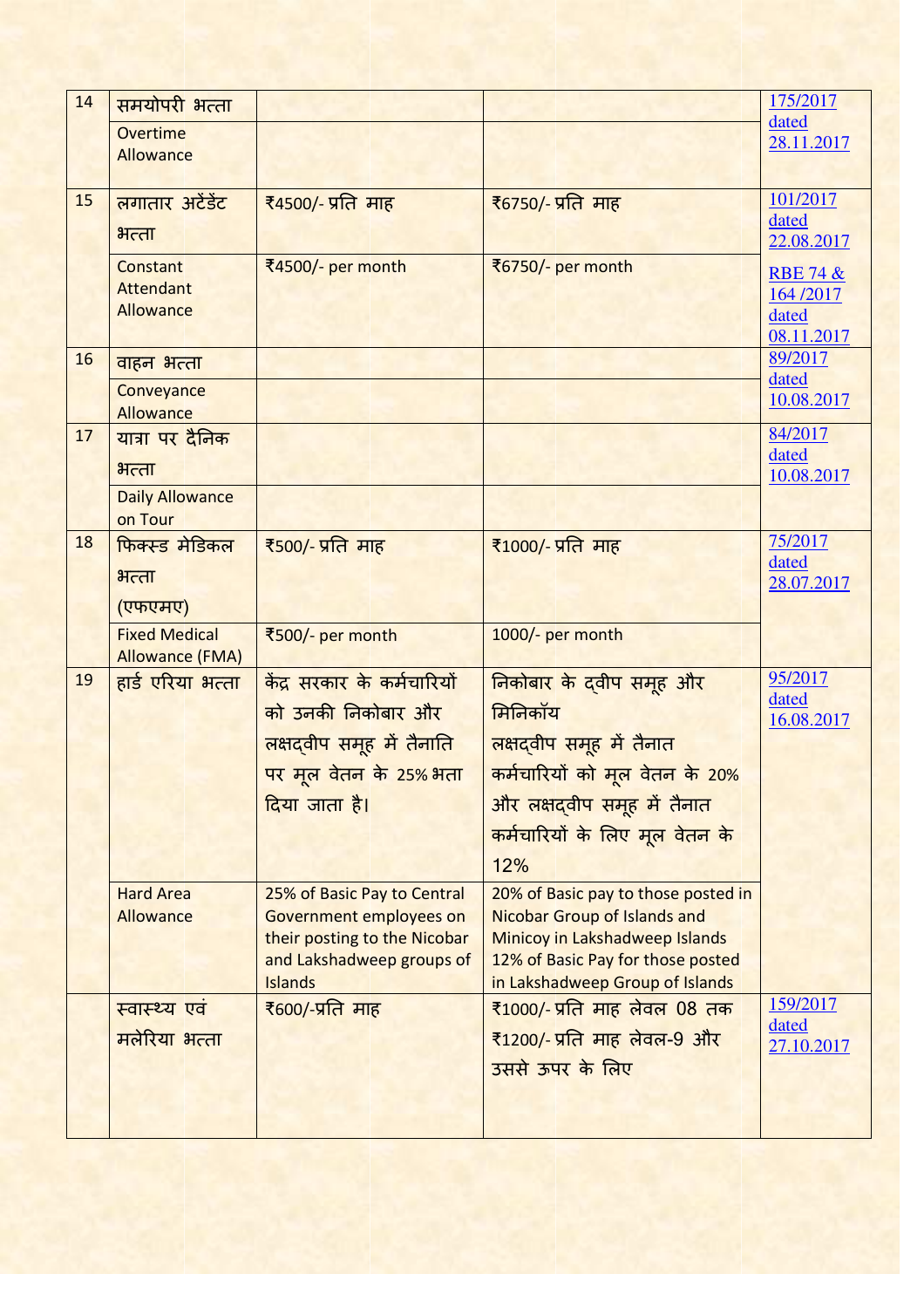| 20 | <b>Health and</b><br><b>Malaria</b><br>Allowance | ₹600/- per month                                                                                                   | ₹1000/- per month up to Level -8<br>₹1200/- per month for Level -9<br>and above                                   |                                |
|----|--------------------------------------------------|--------------------------------------------------------------------------------------------------------------------|-------------------------------------------------------------------------------------------------------------------|--------------------------------|
| 21 | मकान किराया                                      | श्रेणी एक्स सिटी के लिए                                                                                            | श्रेणी एक्स सिटी के लिए मूल                                                                                       | 71/2017                        |
|    | भत्ता                                            | मूल वेतन के 30%<br>श्रेणी वाय सिटी के लिए मूल                                                                      | <u>वेतन के 24%</u><br>श्रेणी वाय सिटी के लिए मूल वेतन                                                             | dated<br>19/07/2017            |
|    |                                                  | <u>वेतन के 20%</u>                                                                                                 | के 16%                                                                                                            |                                |
|    |                                                  | श्रेणी जेड सिटी के लिए मूल                                                                                         | श्रेणी जेड सिटी के लिए मूल वेतन                                                                                   |                                |
|    |                                                  | <u>वेतन के 10%</u>                                                                                                 | के 08%                                                                                                            |                                |
|    | <b>House Rent</b><br>Allowance                   | 30% of Basic pay for Class -<br>X cities<br>20% of Basic pay for Class-Y<br>cities<br>10% of Basic Pay for Class-Z | 24% of Basic Pay for Class-X cities<br>16% of Basic Pay for Class-Y cities<br>8% of Basic pay for Class -Z cities |                                |
|    |                                                  | cities                                                                                                             |                                                                                                                   |                                |
| 22 | साइकिल<br><u>(अन्</u> रक्षण) भत्ता               | ₹90 प्रति माह                                                                                                      | ₹180/- प्रति माह                                                                                                  | 93/2017<br>dated<br>11.09.2017 |
|    | Cycle (<br>Maintenance)<br>Allowance             | ₹90 per month                                                                                                      | ₹180/- per month                                                                                                  |                                |
| 23 | नॉन-प्रैक्टसिंग<br>भल्ता (एनपीए)                 | मूल वेतन के 25%                                                                                                    | मूल वेतन के 20%                                                                                                   | 82/2017<br>dated<br>04.08.2017 |
|    | <b>Non-Practicing</b><br><b>Allowance (NPA)</b>  | 25% of Basic pay                                                                                                   | 20% of Basic pay                                                                                                  |                                |
| 24 | नर्सिंग भत्ता                                    | <u>₹4800/- प्रतिज्ञाह</u>                                                                                          | <u>₹7200/- प्रतिज्ञाह</u>                                                                                         | 166/2017                       |
|    | <b>Nursing</b><br>Allowance                      | ₹4800/- .per month                                                                                                 | ₹7200/- per month                                                                                                 | <u>dated</u><br>13.11.2017     |
| 25 | राशन मनी भत्ता                                   | ₹95.52 प्रति व्यक्ति प्रति<br>दिन                                                                                  | ₹97.85 प्रति व्यक्ति प्रति दिन                                                                                    | 17/2017<br>dated               |
|    | <b>Ration Money</b><br>Allowance                 | ₹95.52 per head per day                                                                                            | ₹97.85 per head per day                                                                                           | 28.02.2017                     |
| 26 | रिफ्रेशमेंट भत्ता                                | <u> ₹24/- प्रति  व्यक्ति  प्रति  दिन</u>                                                                           | <u> ₹540/- प्रति  व्यक्ति  प्रति  दिन </u>                                                                        | RSPB No.                       |
|    | Refreshment<br>Allowance                         | $\frac{1}{2}$ 240/- per day per head                                                                               | ₹540/- per day per head                                                                                           | 03/2017                        |
| 27 | विशेष                                            |                                                                                                                    | <u>कठिन स्थान में सम्मिलित भत्ता</u>                                                                              |                                |
|    | प्रतिपूरक(दूरस्थ                                 |                                                                                                                    |                                                                                                                   |                                |
|    | इलाके) भत्ता                                     |                                                                                                                    |                                                                                                                   |                                |
|    |                                                  |                                                                                                                    |                                                                                                                   |                                |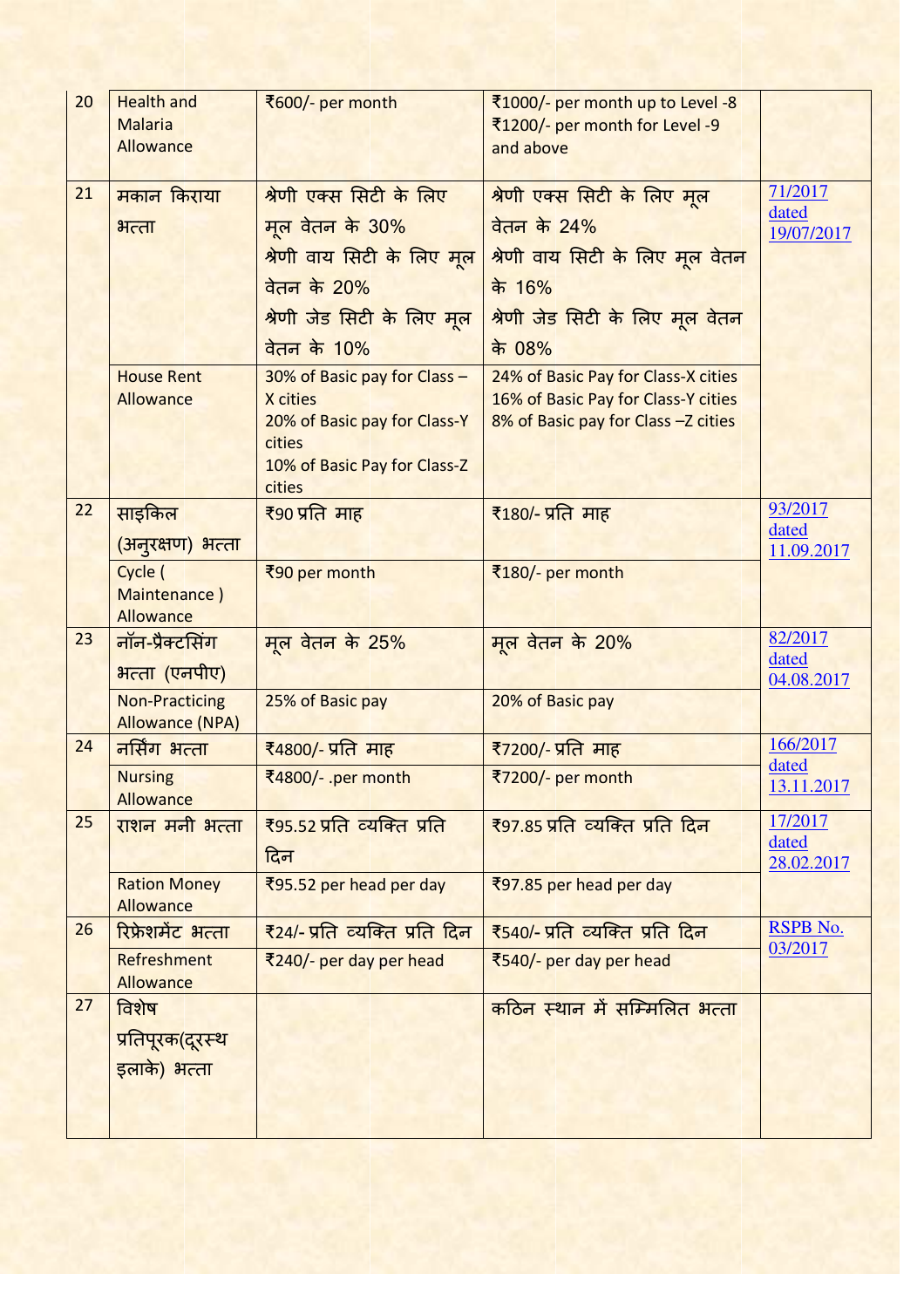|    | <b>Special</b>                                   |                                                                  | <b>Subsumed in Tough Location</b>                                   | 91/2017             |
|----|--------------------------------------------------|------------------------------------------------------------------|---------------------------------------------------------------------|---------------------|
|    | <b>Compensatory (</b><br><b>Remote Locality)</b> |                                                                  | Allowance                                                           | dated<br>11.08.2017 |
|    | Allowance                                        |                                                                  |                                                                     |                     |
| 28 | विशेष ड्यूटी                                     | एआईएस अधिकारियों के                                              | उत्तर पूर्वी क्षेत्र और लद्दाख में                                  | 88/2017<br>dated    |
|    | भत्ता                                            | लिए मूल वेतन के 37.5                                             | सेवारत कर्मियों के लिए मूल वेतन                                     | 10.08.2017          |
|    |                                                  | प्रतिशत और अन्य                                                  | के 10%                                                              |                     |
|    |                                                  | कर्मचारियों के लिए मूल                                           |                                                                     |                     |
|    |                                                  | वेतन के 12.5 प्रतिशत है।                                         |                                                                     |                     |
|    | <b>Special Duty</b>                              | 37.5 percent of Basic pay                                        | 10% of Basic pay for personnel                                      |                     |
|    | Allowance                                        | for AIS officers and 12.5<br>percent of Basic Pay for            | serving in North Eastern region<br>and Ladakh                       |                     |
|    |                                                  | other employees                                                  |                                                                     |                     |
| 29 | सेवानिवृत्त                                      |                                                                  |                                                                     | 103/2017<br>dated   |
|    | कर्मचारियों के                                   |                                                                  |                                                                     | 24.08.2017          |
|    | लिए यात्रा भत्ता                                 |                                                                  |                                                                     |                     |
|    | TA for retiring                                  |                                                                  |                                                                     | 117/2017<br>dated   |
|    | employees                                        |                                                                  |                                                                     | 01.09.2017          |
| 30 | स्थानांतरण पर                                    |                                                                  |                                                                     | 103/2017<br>dated   |
|    | यात्रा भल्त्ता                                   |                                                                  |                                                                     | 24.08.2017          |
|    | TA on transfer                                   |                                                                  |                                                                     | 117/2017            |
|    |                                                  |                                                                  |                                                                     | dated               |
|    |                                                  |                                                                  |                                                                     | 01.09.2017          |
|    | प्रशिक्षण भत्ता                                  | <u>समूह / ए के अधिकारियों के</u>                                 | समूह 'ए' अधिकारियों के लिए                                          | 145/2017<br>dated   |
|    |                                                  | लिए राष्ट्रीय / केंद्रीय                                         | राष्ट्रीय / केंद्रीय प्रशिक्षण                                      | 06.10.2017          |
|    |                                                  | प्रशिक्षण अकादमियों और                                           | अकादमियों और संस्थानों में संकाय                                    |                     |
|    |                                                  | संस्थानों में मूल वेतन के                                        | सदस्यों को मूल वेतन के 25%                                          |                     |
|    |                                                  | 30 प्रतिशत और अन्य                                               | अन्य प्रशिक्षण प्रतिष्ठानों में संकाय                               |                     |
|    |                                                  | प्रशिक्षण प्रतिष्ठानों में मूल                                   | सदस्यों को मूल वेतन के 12%                                          |                     |
|    |                                                  | वेतन के 15 प्रतिशत                                               |                                                                     |                     |
| 31 | <b>Training</b><br>Allowance                     | 30 percent of Basic pay in<br>the National / Central             | 24% of Basic pay to Faculty<br><b>Members in National / Central</b> |                     |
|    |                                                  | <b>Training Academies and</b>                                    | <b>Training Academies and Institutes</b>                            |                     |
|    |                                                  | Institutes for Group 'A'                                         | for Group 'A' Officers                                              |                     |
|    |                                                  | officers and 15 percent of<br><b>Basic pay in other training</b> | 12% of Basic pay to Faculty<br><b>Members in other Training</b>     |                     |
|    |                                                  | establishments                                                   | <b>Establishments</b>                                               |                     |
|    |                                                  |                                                                  |                                                                     |                     |
|    |                                                  |                                                                  |                                                                     |                     |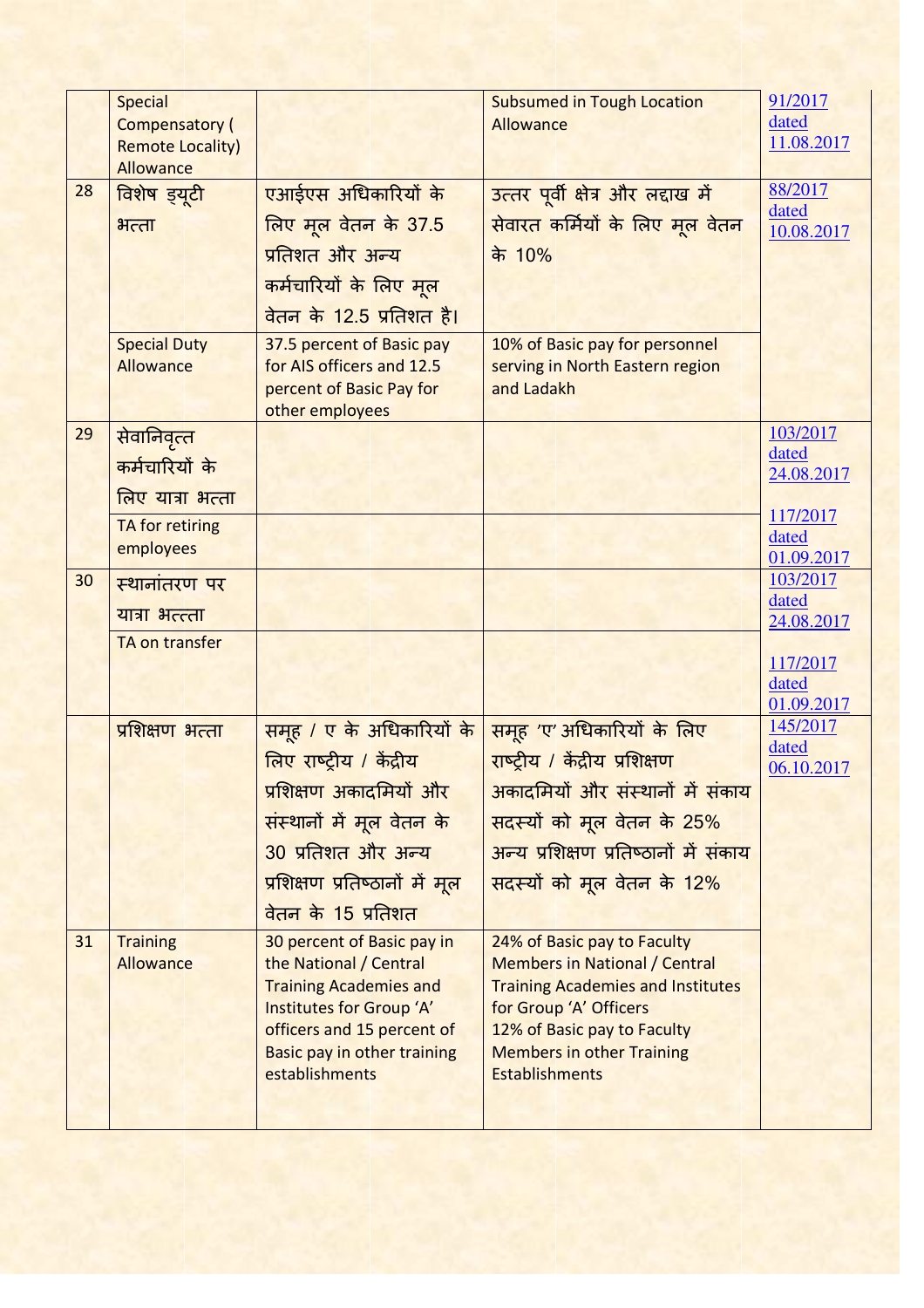| 32 | परिवहन                              |                                        |                                                                | 80/2017             |
|----|-------------------------------------|----------------------------------------|----------------------------------------------------------------|---------------------|
|    | भत्ता(टीपीटीजी)                     |                                        |                                                                | dated<br>03.08.2017 |
|    | <b>Transport</b>                    |                                        |                                                                |                     |
|    | <b>Allowance (TPTG)</b>             |                                        |                                                                |                     |
| 33 | खराब मौसम                           | <del>₹</del> 600/- प्रति माह जीपी 5400 | कठिन स्थान में सम्मिलित भत्ता-                                 | 91/2017<br>dated    |
|    | भत्ता                               | के लिए                                 | ।॥(जोखिम और कठीन कार्य के                                      | 11.08.2017          |
|    |                                     | ₹360/- प्रति माह अन्य के               | आर3एच3 मैट्रिक्स)                                              |                     |
|    |                                     | लिए                                    | ₹1000/- लेवल -8 और उससे नीचे                                   |                     |
|    |                                     |                                        | ₹1200/- लेवल -9 और उससे ऊपर                                    |                     |
|    | <b>Bad Climate</b>                  | ₹600/- per month for GP                | <b>Subsumed in Tough Location</b>                              |                     |
|    | Allowance                           | 5400                                   | Allowance -III (R3H3 of Risk and                               |                     |
|    |                                     | ₹360/- per month for others            | <b>Hardship Matrix)</b>                                        |                     |
|    |                                     |                                        | ₹1000/- to Level -8 and below<br>₹1200/- to Level -9 and above |                     |
| 34 | किट अनुरक्षण                        |                                        | वर्दी भरते में सम्मिलित                                        | 141/2017            |
|    |                                     |                                        |                                                                | dated               |
|    | भत्ता                               |                                        |                                                                | 03.10.2017          |
|    | <b>Kit Maintenance</b><br>Allowance |                                        | <b>Subsumed in Dress Allowance</b>                             |                     |
| 35 | ऑऊट ऑफ                              |                                        | रद्द किया गया।                                                 | <b>RSPB No.</b>     |
|    | पॉकेट भत्ता                         |                                        |                                                                | 04/2017             |
|    | <b>Out of Pocket</b>                |                                        |                                                                |                     |
|    | allowance                           |                                        | <b>Discontinued</b>                                            |                     |
|    | जुता भत्ता                          | <del>₹</del> 900/- प्रति वर्ष          | वर्दी भरते में सम्मिलित                                        | 141/2017            |
| 36 | <b>Shoe Allowance</b>               | ₹900/- per annum                       | <b>Subsumed in Dress Allowance</b>                             | dated<br>03.10.2017 |
| 37 | सुंदरबन भत्ता                       | <del>₹</del> 90 पे बैंड 5600 के लिए    | कठिन स्थान में सम्मिलित भत्ता-                                 | 91/2017             |
|    |                                     | ₹180 पे बैंड 5600-8400के               | ।॥(जोखिम और कठीन कार्य के                                      | dated<br>11.08.2017 |
|    |                                     | <u> लिए ₹270 पे बैंड 8401 -</u>        | आर3एच3 मैट्रिक्स)                                              |                     |
|    |                                     | 11200 के लिए ₹360 पे बैंड              | <u>₹1000/- लेवल -8 और उससे नीचे</u>                            |                     |
|    |                                     | 11201-16800 के लिए                     | <u>₹1200/- लेवल -9 और उससे ऊपर</u>                             |                     |
|    | <b>Sunder bans</b>                  | ₹90 for pay in Pay Band                | <b>Subsumed in Tough Location</b>                              |                     |
|    | Allowance                           | 5600                                   | Allowance -III (R3H3 of Risk and                               |                     |
|    |                                     | ₹180 for pay in pay Band               | <b>Hardship Matrix)</b>                                        |                     |
|    |                                     | 5600-8400<br>₹270 for pay in Pay Band  | ₹1000/- to level -8 and below<br>₹1200 to Level -9 and above   |                     |
|    |                                     | 8401-11200                             |                                                                |                     |
|    |                                     | ₹360 for pay in Pay Band               |                                                                |                     |
|    |                                     | 11201-16800                            |                                                                |                     |
| 38 | अदिवासी क्षेत्र                     | ₹600/- प्रति माह जीपी>                 | कठिन स्थान में सम्मिलित भत्ता-                                 | 91/2017<br>dated    |
|    | भत्ता                               | ₹5400 (लेवल-9)                         | III( जोखिम और कठीन कार्य के                                    |                     |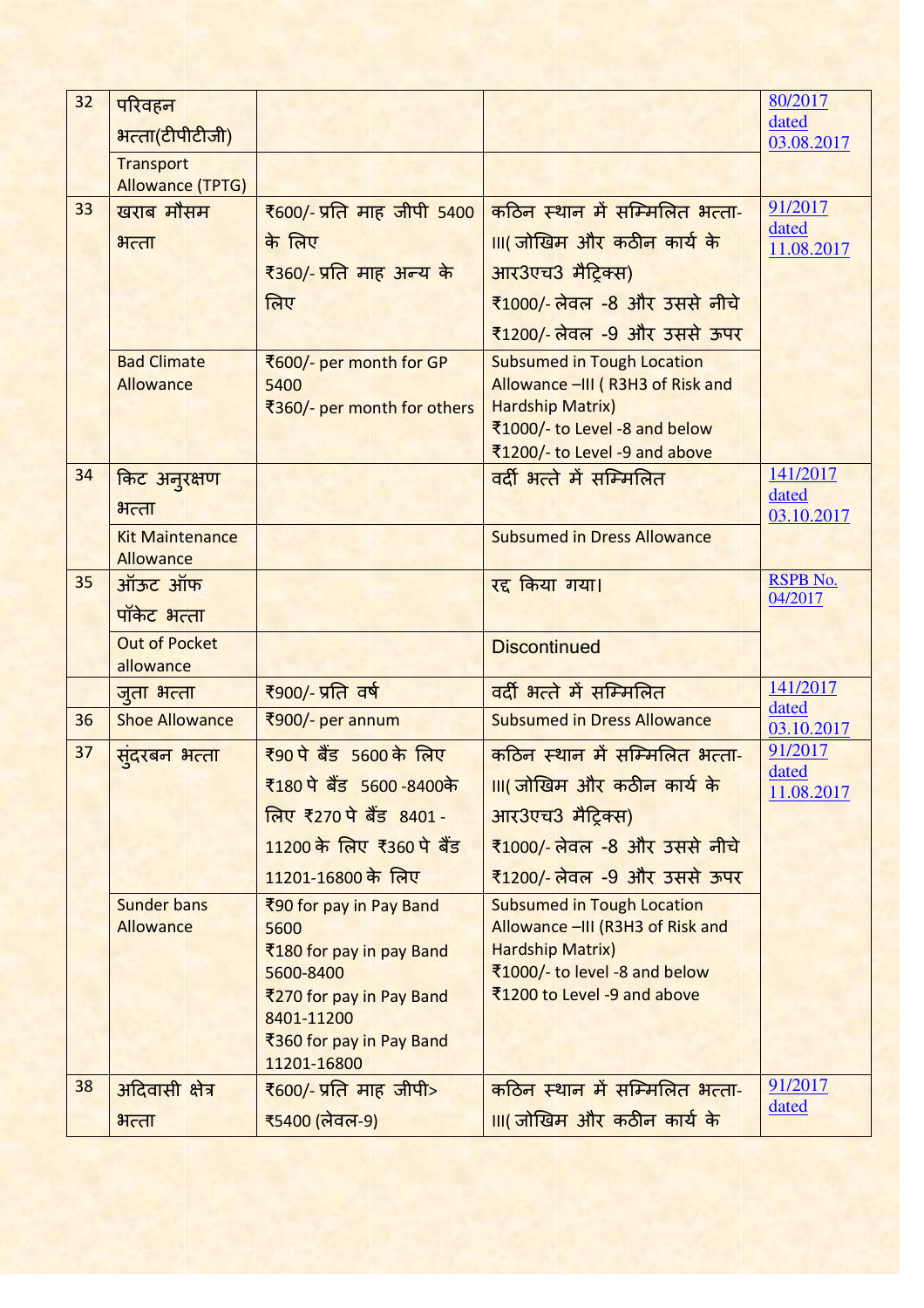|    |                             |                                                            |                                                                    | 11.08.2017          |
|----|-----------------------------|------------------------------------------------------------|--------------------------------------------------------------------|---------------------|
|    |                             |                                                            | आर3एच3 मैट्रिक्स)                                                  |                     |
|    |                             |                                                            | ₹1000/- लेवल -8 और उससे नीचे                                       |                     |
|    |                             |                                                            | <u>₹1200/- लेवल -9 और उससे ऊपर</u>                                 |                     |
|    | <b>Tribal Area</b>          | ₹600/- per month for GP>                                   | <b>Subsumed in tough Location</b>                                  |                     |
|    | Allowance                   | ₹5400 (Level-9)                                            | Allowance-III (R3H3 of Risk and<br><b>Hardship Matrix)</b>         |                     |
|    |                             |                                                            | ₹1000/- to level-8 and Below                                       |                     |
|    |                             |                                                            | ₹1200/- to Level-9 and Below                                       |                     |
| 39 | वर्दी भत्ता                 | नया भत्ता जो किट                                           | ₹20,000/- प्रति वर्ष रेसुब/रेसुविब के                              | 141/2017            |
|    |                             | अनुरक्षण,जुता भता,वर्दी                                    | अधिकारियों के लिए                                                  | dated<br>03.10.2017 |
|    |                             | <mark>भत्ता और ध</mark> ्लाई भत्ता में                     | ₹10,000/- प्रति वर्ष अन्य श्रेणी के                                |                     |
|    |                             | सम्मिलित                                                   | कर्मचारियों जिन्हें वर्दी की आपूर्ति                               |                     |
|    |                             |                                                            | की जाती और उन्हें उसे नियमित                                       |                     |
|    |                             |                                                            | पहनना होता है।                                                     |                     |
|    |                             |                                                            | ₹1800/- प्रति माह नर्स के लिए                                      |                     |
|    | <b>Dress Allowance</b>      | <b>New Allowance which</b>                                 | ₹20,000/- per annum to Officers of                                 |                     |
|    |                             | subsumes Kit Maintenance                                   | <b>RPF/RPSF</b>                                                    |                     |
|    |                             | Allowance, Shoe Allowance,<br><b>Uniform Allowance and</b> | ₹10,000/- per annum to other                                       |                     |
|    |                             | <b>Washing Allowance.</b>                                  | categories of staff who were<br>supplied uniforms and are required |                     |
|    |                             |                                                            | to wear them regularly                                             |                     |
|    |                             |                                                            | ₹1800/- per month to Nurse                                         |                     |
| 40 | <u>क्षतिपूर्ति (निर्माण</u> | <u> ₹1500/- प्रति माह जीपी&gt;</u>                         | ₹3400/- प्रति माह लेवल -9 और                                       | 156/2017            |
|    | या सर्वे) भत्ता             | 5400                                                       | ऊपर के लिए                                                         | dated<br>12.12.2017 |
|    |                             | ₹1000/- प्रति माह अन्य के                                  | <u>₹2700/- प्रति  माह  लेवल-8 और </u>                              |                     |
|    |                             | लिए                                                        | नीचे के लिए                                                        |                     |
|    | Compensatory                | ₹1500/- per month for                                      | ₹3400/- per month for Level-9 and                                  |                     |
|    | (Construction or            | GP>5400                                                    | above                                                              |                     |
|    | Survey)<br>Allowance        |                                                            | ₹2700/- per month for Level-8 and                                  |                     |
|    |                             | ₹1000/- per month for<br>others                            | <b>Below</b>                                                       |                     |
| 41 | परियोजना भत्ता              | <u> ₹2250/- प्रति माह जीपी&gt;</u>                         | ₹2700/- प्रति माह लेवल -8 तक                                       |                     |
|    |                             | 5400                                                       | ₹3400/- प्रति माह लेवल-9 और                                        |                     |
|    |                             | ₹1500/- प्रति माह अन्य के                                  | उससे ऊपर के लिए                                                    |                     |
|    |                             | लिए                                                        |                                                                    |                     |
|    | Project                     | ₹2250/- per month for GP >                                 | ₹2700/-per month up to level-8                                     | 156/2017            |
|    | Allowance                   | 5400                                                       | ₹3400/- per month for level-9 and                                  | dated               |
|    |                             | ₹1500/-per month for<br>others                             | above                                                              | 12.12.2017          |